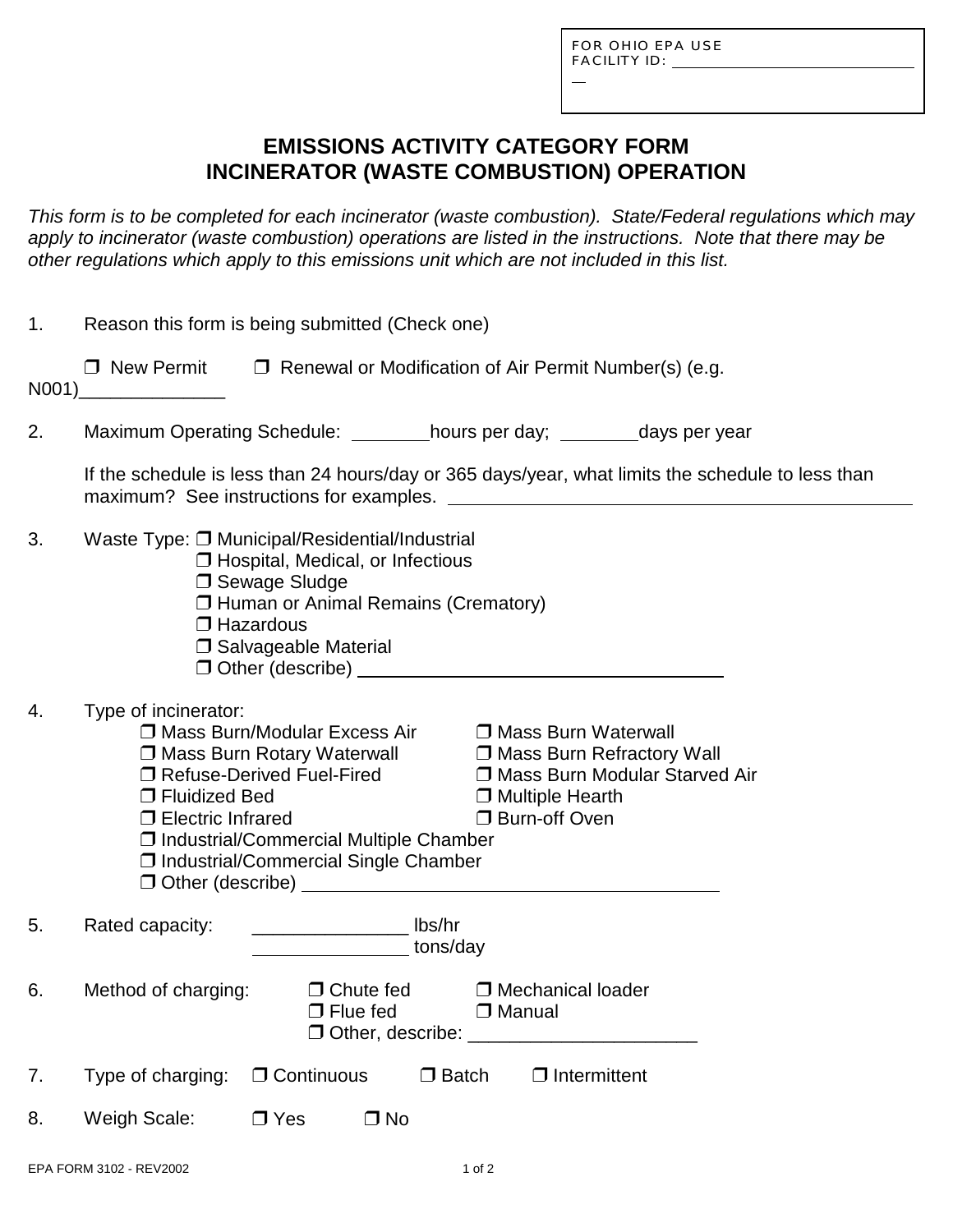| 9.  | Burner capacity rating:                                                                                  |            | (or afterburner) |  |            |  |           |           |  |  |  |
|-----|----------------------------------------------------------------------------------------------------------|------------|------------------|--|------------|--|-----------|-----------|--|--|--|
| 10. | Types of fuels used by burners:<br>$\Box$ Natural Gas $\Box$ Oil                                         |            | $\Box$ LPG       |  |            |  |           |           |  |  |  |
| 11. | Primary combustion zone temperature control:                                                             |            |                  |  |            |  |           | $\Box$ No |  |  |  |
|     | Location of temperature probe or thermocouple: _________________________________                         |            |                  |  |            |  |           |           |  |  |  |
| 12. | Secondary (or afterburner) temperature control: $\Box$ Yes, lower limit _________ °F                     |            |                  |  |            |  |           | $\Box$ No |  |  |  |
|     | Location of temperature probe or thermocouple: _________________________________                         |            |                  |  |            |  |           |           |  |  |  |
| 13. | Secondary (or afterburner) ignition: $\Box$ Manual (timer) $\Box$ Automatic (charging door switch)       |            |                  |  |            |  |           |           |  |  |  |
| 14. |                                                                                                          |            |                  |  |            |  |           |           |  |  |  |
| 15. |                                                                                                          |            |                  |  |            |  |           |           |  |  |  |
| 16. | Continuous temperature recorder: Primary chamber                                                         |            |                  |  | $\Box$ Yes |  | $\Box$ No |           |  |  |  |
|     | Location of temperature probe or thermocouple: _________________________________                         |            |                  |  |            |  |           |           |  |  |  |
|     | $\Box$ Yes<br>Secondary chamber                                                                          |            |                  |  |            |  | $\Box$ No |           |  |  |  |
|     | Location of temperature probe or thermocouple: _________________________________                         |            |                  |  |            |  |           |           |  |  |  |
|     | SYSTEMS CONTROL DATA<br>(for infectious waste incinerators only)                                         |            |                  |  |            |  |           |           |  |  |  |
| 17. | Lockout system:                                                                                          | $\Box$ Yes | $\Box$ No        |  |            |  |           |           |  |  |  |
| 18. | Airlock system:                                                                                          | $\Box$ Yes | $\Box$ No        |  |            |  |           |           |  |  |  |
| 19. | $\Box$ No<br>Radioactivity monitor and alarm: $\Box$ Yes                                                 |            |                  |  |            |  |           |           |  |  |  |
| 20. | Bypass damper:<br>If yes, is there a continuous temperature recorder and alarm at the damper: $\Box$ Yes | $\Box$ Yes | $\Box$ No        |  |            |  |           | $\Box$ No |  |  |  |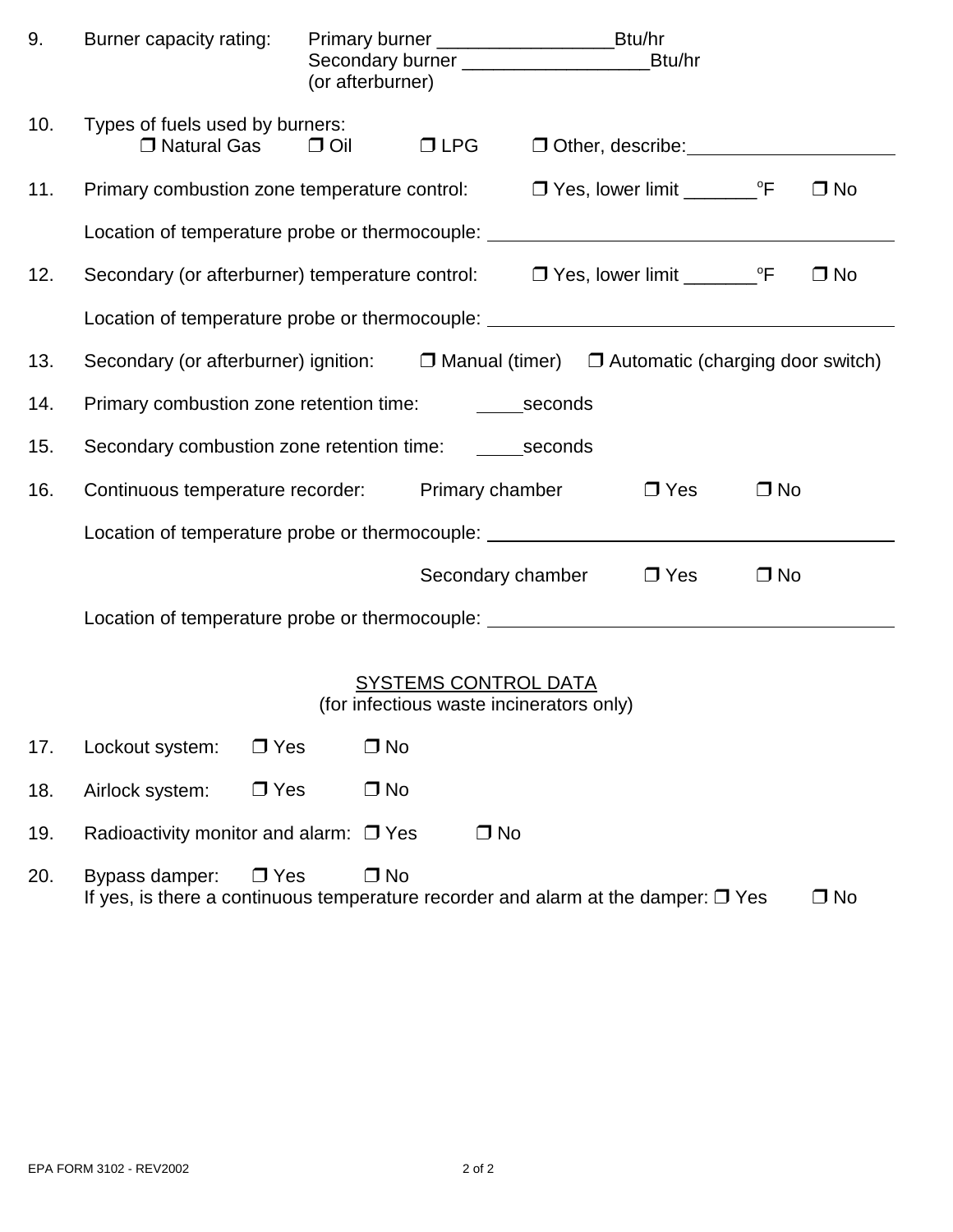# **INSTRUCTIONS FOR COMPLETION OF THE EMISSIONS ACTIVITY CATEGORY FORM FOR INCINERATOR (WASTE COMBUSTION) OPERATION**

**GENERAL INSTRUCTIONS:** Provide complete responses to all applicable questions. If an item does not apply to the emissions unit, write in "Not Applicable" or "NA." If the answer is not known, write in "Not Known" or "NK." If you need assistance in understanding a question after reading the instructions below, contact your Ohio EPA District Office or Local Air Agency for assistance. Submittal of an incomplete application will delay application review and processing. In addition, the application may be returned as incomplete if all applicable questions are not answered appropriately.

### **APPLICABLE REGULATIONS:**

*The following State and Federal Regulations may be applicable to incinerator (waste combustion) operations. Note that there may be other regulations which apply to this emissions unit which are not included in this list.*

Federal: 40 CFR 60, (NSPS) Subparts A, Cb, Ce, Ea, Eb, Ec, FFF, AAAA, BBBB, CCCC, DDDD, EEEE, FFFF

40 CFR 62, Subpart HHH

40 CFR 63, (MACT) Subparts A, EEE

State: Ohio Administrative Code (OAC) 3745-31-02 (Permit to Install) 3745-35-02 (Permit to Operate) 3745-31-05 (Best Available Technology) 3745-17-07(A) (Visible emissions limits) 3745-17-09(B) (Particulate emissions limits)  $3745-18-06(E)$  (SO<sub>2</sub> emissions limits) 3745-75-02 (Infectious waste incinerator limits)

State regulations may also be viewed and downloaded from the Ohio EPA website at http://www.epa.state.oh.us/dapc/regs/regs.html. Federal regulations may be viewed and downloaded at http://www.epa.gov/docs/epacfr40/chapt-I.info/subch-C.htm.

### **CALCULATING EMISSIONS:**

Manufacturers of some types of emissions units and most types of control equipment develop emissions estimates or have stack test data which you can request. Stack testing of the emissions may be done. Emissions unit sampling test data may be either for this emissions unit or a similar one located at the facility or elsewhere. You may develop your own emission factors by mass balance or other knowledge of your process, if you can quantify inputs and outputs accurately. You may be able to do this on a small scale or over a short period of time, if it is not practical during regular production. If you have control equipment, you may be able to quantify the amount of pollutants collected over a known time period or production amount. Any emission factor calculation should include a reference to the origin of the emission factor or control efficiency. For example:

2.1 lbs PM/ton of material charged controlled with Electrostatic Precipitator (ESP), AP-42, Fifth Edition, Volume I, *Stationary Point and Area Sources*, Table 2.1-2 (10/96); or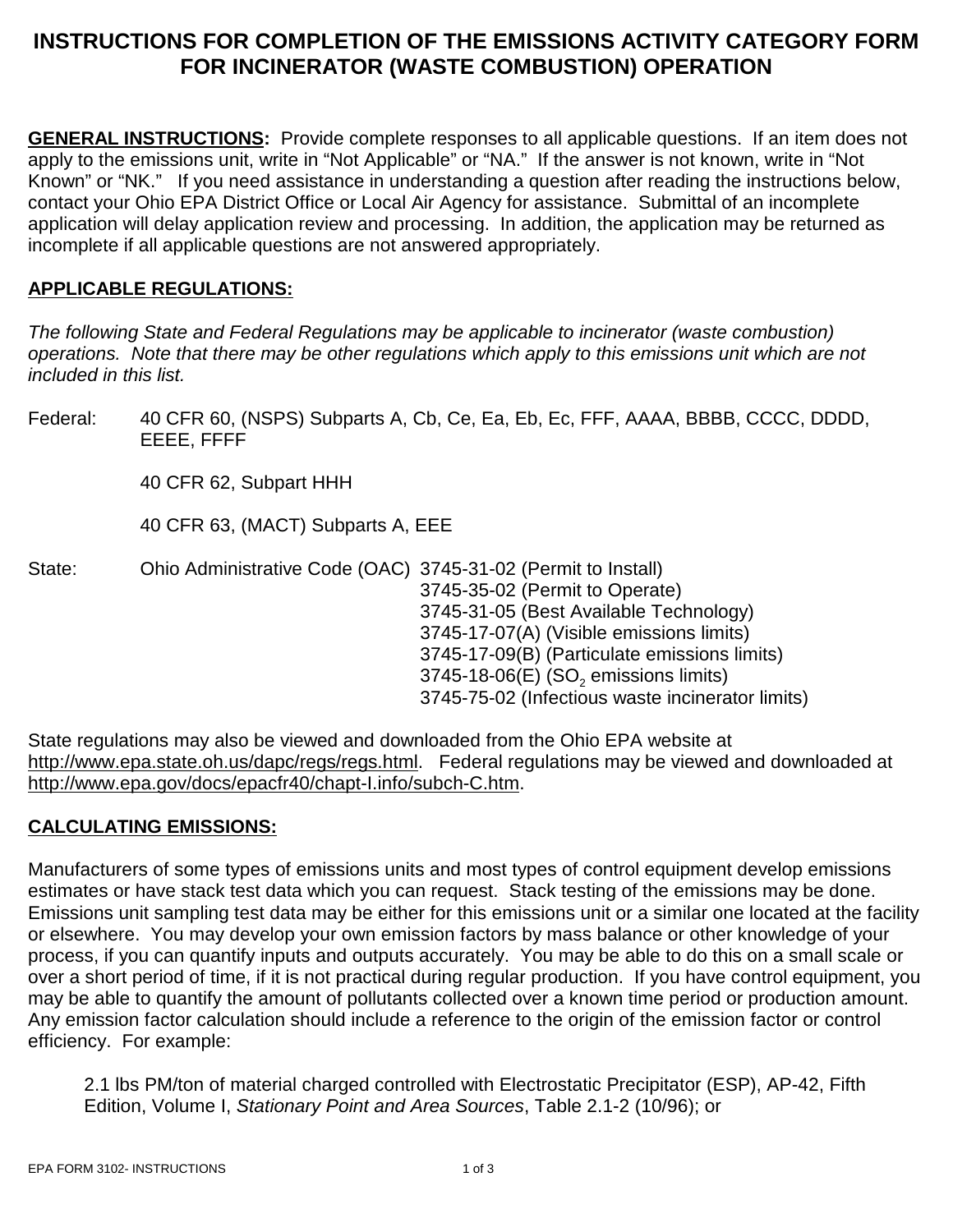0.01 lb PM/100 lbs of material charged, Ohio Adminstrative Code rule 3745-17-09(B)

#### **SPECIFIC INSTRUCTIONS:**

- 1. Indicate whether this is an application for a new permit or an application for permit renewal. If applying for a permit renewal, provide the 4-character OEPA emissions unit identification number, e.g., N001.
- 2. Provide the maximum number of hours per day and days per year the incinerator (waste combustion) is expected to operate. The following are examples of why the maximum number of hours per day may be less than 24 or the maximum number of days per year may be less than 365 (this list is not all-inclusive):
	- The facility can only operate during daylight hours.
	- The process can only operate within a certain range of ambient temperatures.
	- The process is limited by another operation (i.e., a bottleneck).
- 3. Identify the type of waste to be incinerated.

 "Municipal/Residential/Industrial" wastes include all nonhazardous waste generated in households, institutions, and industry, as well as by agricultural activities.

"Medical or Infectious" waste materials include all materials generated in the diagnosis, treatment, or immunization of human beings or animals, as well as all materials that are a threat to human health due to biological agents.

"Hazardous wastes" include wastes that are determined to exhibit characteristics of ignitability, corrosivity, reactivity or toxicity as identified in Ohio Administrative Code (OAC) rules 3745-51- 20 to 24, or wastes that are listed in OAC rules 3745-31-30 to 35.

"Salvageable material" includes any material to be reduced in volume, or otherwise changed in chemical or physical properties, in order to facilitate its reuse, e.g., conveyor racks.

- 4. Identify the type of incinerator. If the type of incinerator is not a listed choice, then please check "other" and describe the type of incinerator. A "burn-off oven" is an oven employed to recover salvageable material.
- 5. Identify the rated capacity of the incinerator. It is possible that the rated capacity varies on type of waste. For this reason, please identify the maximum rated capacity.
- 6. Identify the method of waste charging.

Chute fed, waste charged to the incinerator by means of a chute, other than the flue.

Flue fed, waste charged to the incinerator through the flue duct.

Mechanical loader, waste charged automatically by a ram-type feeder or similar device.

7. Identify the type of waste charging employed.

Continuous, waste is added regularly to the incinerator during the burning operation.